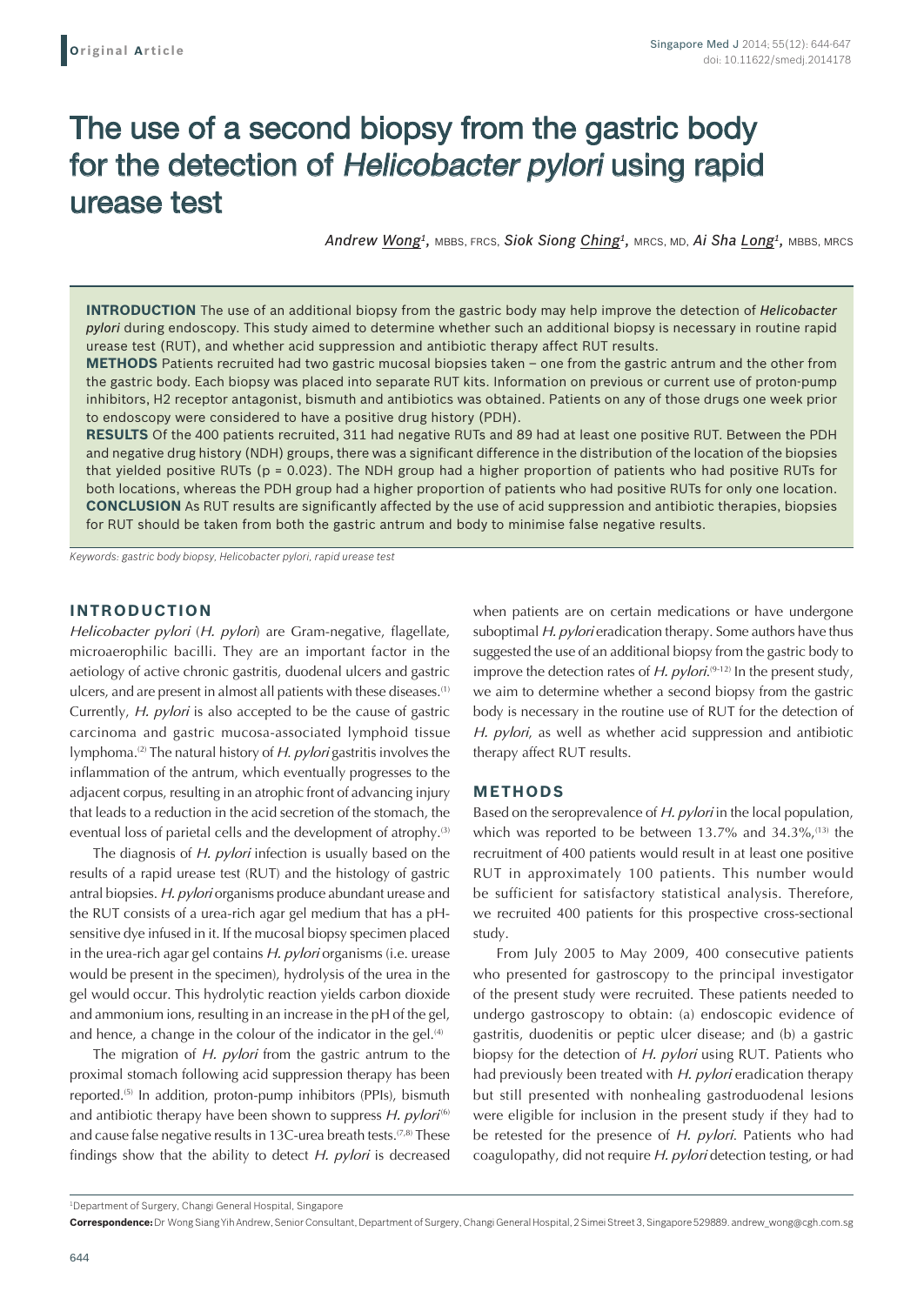recently been tested for *H. pylori* by methods other than RUT (e.g. urea breath test or *H. pylori* stool antigens) were excluded from the present study. Children aged 12 years and below were also excluded.

The RUT kits (HpFast; GI Supply, Philadelphia, PA, USA) used in the present study had a sensitivity of 88% and specificity of 99% for the detection of *H. pylori*.<sup>(14)</sup> All patients who met the study requirements had two gastric mucosal biopsies taken – one from the gastric antrum and the other from the gastric body. Separate RUT kits were used for each biopsy specimen. The kits were labelled accordingly, and read at 15 minutes, 1 hour and 24 hours after the insertion of the biopsy into the urea agar gel. The results of the RUTs were recorded.

Information on whether the patients included in the present study had previous or current use of PPI, H2 receptor antagonist, bismuth and antibiotics was obtained. Any previous history of *H. pylori* eradication therapy was also noted and recorded. Patients were deemed to have a positive drug history (PDH) if they had been on any of the aforementioned groups of drugs within the one week prior to endoscopy. Patients who had not been taking any of those medications within the one week prior to endoscopy were considered to have a negative drug history (NDH), even if they had been taking them previously.

Statistical analysis was performed using IBM SPSS Statistics for Windows version 19.0 (IBM Corp, Armonk, NY, USA). We used chi-square test to determine the relationship between the prevelance of *H. pylori* in various parts of the stomach and the patients' drug history. A p-value  $< 0.05$  was considered statistically significant. This study was approved by the local ethics committee (Reference no. 2005/12).

## **RESULTS**

Table I shows the demographics and clinical characteristics of the 400 patients who were recruited for the present study. Out of the 400 patients, 311 (77.8%) had negative RUT results from both biopsy locations. There was a high prevalence of PDH (52.1%) in the group with negative RUT results from both biopsy locations; these 311 patients were excluded from further analysis. The remaining 89 (22.3%) patients had at least one positive RUT result.

When we compared the patients in the PDH group with those in the NDH group, there was a significant difference in the distribution of locations at which RUT was positive  $(p = 0.023)$ . The proportion of patients who had positive RUTs for both locations was higher in the NDH group, whereas the proportion of patients who had positive RUTs for only one location (i.e. either the gastric antrum or body) was higher in the PDH group (Table II).

Based on the data collected, if the biopsies for the RUTs were taken from only the gastric antrum, there would be a 11.5% (6 out of 52) chance and a 29.7% (11 out of 37) chance that a false negative result will be obtained in the NDH and the PDH groups, respectively (Table II). The false negative rate in the PDH group was significantly higher than that in the NDH group ( $p = 0.031$ ). The overall rate of false negative RUTs was 19.1% (17 out of 89).

**Table I. Demographic and clinical characteristics of patients (n = 400).**

| <b>Parameter</b>                          | No. of patients (%)      |
|-------------------------------------------|--------------------------|
| Age* (yr)                                 | $49.5 \pm 15.7$          |
| Gender                                    |                          |
| Male                                      | 229 (57.3)               |
| Female                                    | 171 (42.8)               |
| <b>Ethnicity</b>                          |                          |
| Chinese                                   | 289 (72.3)               |
| Malay                                     | 62(15.5)                 |
| Indian                                    | 31(7.8)                  |
| Others                                    | 18(4.5)                  |
| <b>Patient setting</b>                    |                          |
| Outpatient                                | 326 (81.5)               |
| Inpatient                                 | 74 (18.5)                |
| <b>Symptoms</b>                           |                          |
| Dyspepsia<br>Epigastric pain              | 124 (31.0)<br>228 (57.0) |
| <b>Bleeding</b>                           | 43 (10.8)                |
| Others                                    | 104 (26.0)               |
| On acid suppression or antibiotic therapy |                          |
| <b>No</b>                                 | 201 (50.3)               |
| Yes                                       | 199 (49.8)               |
| Previous H. pylori eradication            |                          |
| <b>No</b>                                 | 370 (92.5)               |
| Yes                                       | 30(7.5)                  |
| <b>Gastritis</b>                          |                          |
| Not present                               | 15(3.8)                  |
| Present                                   | 385 (96.3)               |
| <b>Duodenitis</b>                         |                          |
| Not present                               | 287 (71.8)               |
| Present                                   | 113 (28.3)               |
| <b>Peptic ulcer</b>                       |                          |
| Not present                               | 348 (87.0)               |
| Present                                   | 52(13.0)                 |
| Gastric<br><b>Duodenal</b>                | 32(8.0)<br>20(5.0)       |
| H. pylori status                          |                          |
| Not infected                              | 311 (77.8)               |
| Infected                                  | 89 (22.3)                |

\*Data is presented as mean <sup>±</sup> standard deviation. The age range of the patients was 19–90 years.

#### **Table II. Characteristics of the patients who had positive rapid urease tests (RUTs) (n = 89).**

| <b>RUT results according</b><br>to biopsy location |                 |                          | No. of patients (%)      |                     |  |
|----------------------------------------------------|-----------------|--------------------------|--------------------------|---------------------|--|
|                                                    |                 | <b>NDH</b><br>$(n = 52)$ | <b>PDH</b><br>$(n = 37)$ | Total<br>$(n = 89)$ |  |
| <b>Gastric</b><br>antrum                           | Gastric<br>body |                          |                          |                     |  |
| Positive                                           | <b>Negative</b> | 5(9.6)                   | 7(18.9)                  | 12(13.5)            |  |
| Positive                                           | Positive        | 41 (78.8)                | 19(51.4)                 | 60 (67.4)           |  |
| <b>Negative</b>                                    | Positive        | 6(11.5)                  | 11(29.7)                 | 17(19.1)            |  |

NDH: negative drug history; PDH: positive drug history

There was no significant difference in the distribution of the RUT results when other factors, such as previous eradication therapy ( $p = 0.536$ ), presence of gastritis ( $p = 0.783$ ), presence of duodenitis ( $p = 0.413$ ), presence of gastric ulcer ( $p = 0.097$ ) and presence of duodenal ulcer ( $p = 0.250$ ), were analysed individually.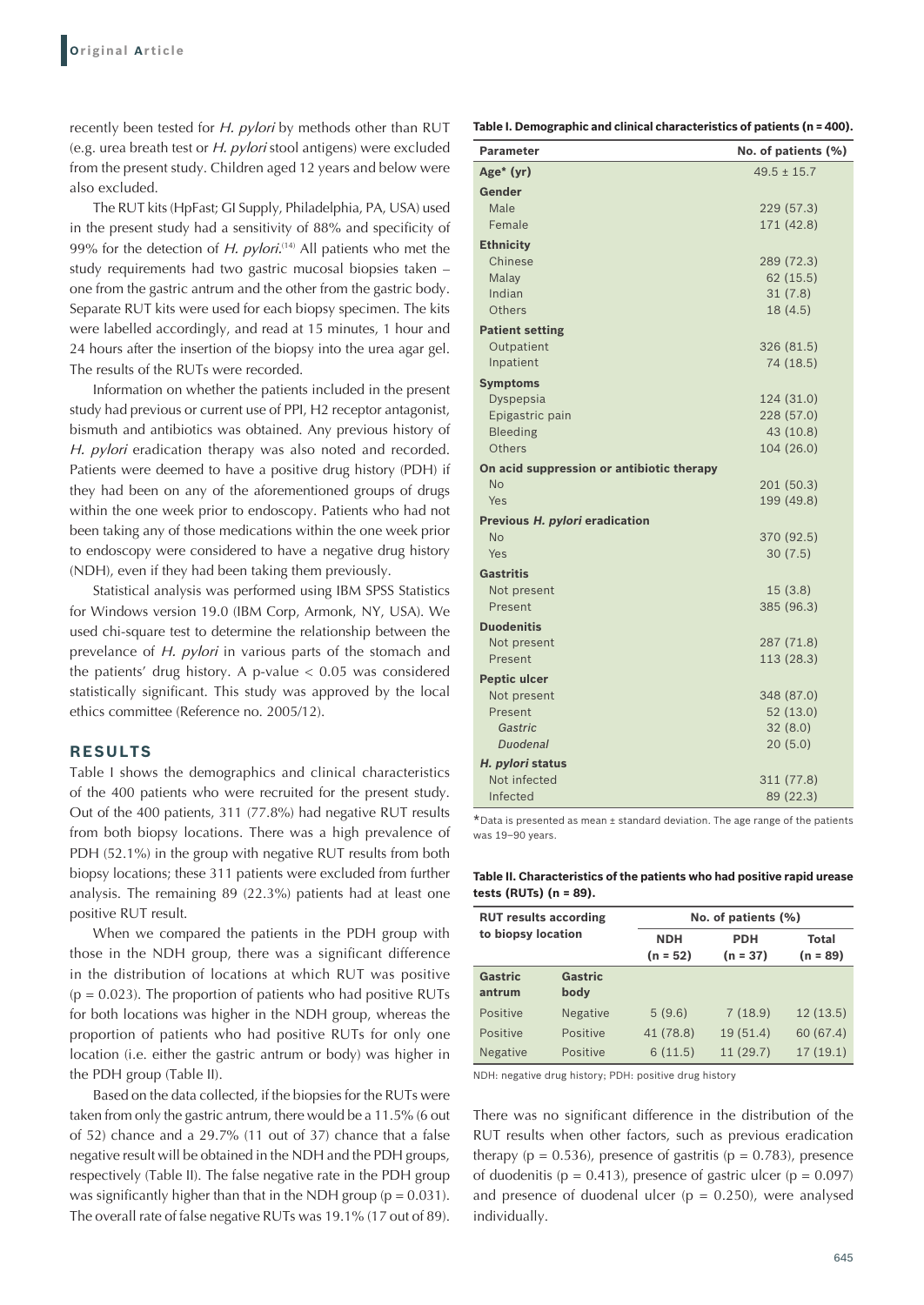## **DISCUSSION**

RUT is the most popular biopsy-based tool for diagnosing *H. pylori* infection. It is widely used as one of the pretreatment diagnostic tests in both clinical practice and clinical trials.(15) The simplicity, low cost and relatively rapid results of RUT make it a practical and cost-effective means of testing for *H. pylori* infection in patients who require upper endoscopy.

However, the usefulness of RUT in routine clinical practice has been compromised. Medications such as PPIs, bismuth and antibiotics, which reduce the density and/or urease activity of *H. pylori*, can decrease the sensitivity of RUT by up to 25%.<sup>(16)</sup> Such acid suppression/antibiotic therapies are highly prevalent in our local population, as evidenced by the present study, where approximately half of the patients (49.8%) had been on such therapies within the one week prior to endoscopy. This is likely due to the changing referral patterns for *H. pylori* treatment in the last decade, with more treatments being conducted at the primary care setting.<sup>(17)</sup>

When the present study was first started in 2005, there were no firm guidelines regarding the recommended time for the administration of RUT for patients who were receiving treatment with PPIs, bismuth and/or antibiotics. Usually, patients were asked to cease such types of medications for at least one week before taking the RUT.<sup>(16)</sup> Therefore, the cutoff time used in the present study for the definition of positive drug history was set at one week prior to testing. A more recent consensus report stated that cessation of PPIs two weeks before testing allows the bacteria to repopulate the stomach.(18) That report also recommended that tests to determine whether *H. pylori* eradication was successful should be conducted at least four weeks after the end of the treatment (evidence level 2b).<sup>(18)</sup> However, no study has evaluated the washout period necessary after PPI treatment.

The aim of the present study was not to show when one should stop acid suppression/antibiotic therapy before RUT; our aim was to determine whether an additional biopsy is necessary in the routine use of RUT and whether acid suppression and antibiotic therapy affect RUT results. Therefore, while it is difficult to speculate how our results may have differed if the new criteria<sup>(18)</sup> for determining PDH and NDH was used, the results of the present study suggest that *H. pylori* distribution becomes patchy in the presence of a PDH (i.e. positive RUT detected only in the gastric body or only in the gastric antrum in a proportion of the patients). The present study also shows that in cases where it is not possible to stop the use of drugs 2–4 weeks prior to diagnostic gastroscopy (e.g. due to emergent or urgent indications), RUT may still be done, albeit with decreased sensitivity. This decreased sensitivity may be addressed via the use of an additional biopsy; RUT using two biopsies from different parts of the stomach (i.e. the gastric antrum and body) was shown in the present study to achieve a better yield than RUT using a single biopsy. To address the patchy distribution of *H. pylori* in the stomach after antibiotics or acid suppression therapy, it has been recommended that biopsies for RUT be obtained from two sites – the gastric antrum and gastric body. $^{(9)}$ 

To maximise the diagnostic yield for *H. pylori* infection in gastric mucosal biopsies, some authors have recommended the use of tissue samples from at least three sites – the lesser curve angularis, the greater curve antrum and the greater curve corpus.(19) Current guidelines recommend combining gastric antrum and gastric body biopsies for RUT if the patient has had antibiotic or PPI exposure.<sup>(20)</sup> A recent study by Moon et al found that as compared to testing tissues separately for RUT, combining tissues prior to RUT enhanced the detection of *H. pylori* by a further 8% and shortened the time needed to develop a positive reaction by approximately 50%.<sup>(21)</sup> However, due to time and cost constraints, some endoscopists may resort to biopsy from the gastric antrum only.

There have been conflicting reports regarding the most appropriate biopsy site for detecting *H. pylori*. While the migration of *H. pylori* from the antrum to the proximal parts of the stomach has been demonstrated among patients on acid suppression therapy with PPIs,<sup>(5)</sup> the contrary has been shown in a study by Graham et al.(22) In Graham et al's study, *H. pylori* was not shown to migrate from the antrum to the corpus in response to omeprazole, thus suggesting that not much is to be gained by testing biopsy specimens from the corpus.<sup>(22)</sup> Bermejo et al found that there was a higher proportion of positive agreement between RUT results and histology results when biopsy specimens were obtained from the gastric body, as compared to the gastric antrum.<sup>(23)</sup> This may be due to the larger prevalence of both glandular atrophy and intestinal metaplasia at the latter site.<sup>(23)</sup>

Based on the results of the present study, acid suppression/ antibiotic therapy appears to affect the detection rate at different biopsy sites (there were differences between the PDH and NDH groups). The percentage of positive RUTs for specimens from both biopsy sites was significantly lower in the PDH group than in the NDH group (51.4% vs. 78.8%). This means that there was an increased incidence of cases where a positive RUT was obtained from only one biopsy site – either the gastric antrum or gastric body – in the PDH group.

While the findings of the present study support the theory that acid suppression/antibiotic therapy decreases the sensitivity of RUT, it does not provide evidence for the proximal migration of *H. pylori* to the gastric body. However, firm conclusions could not be made, as there was a small number  $(n = 11)$  of patients with negative RUT results from the antrum but positive RUT results from the gastric body. We also observed that there was a larger proportion of patients in the PDH group with positive RUT results from the antrum only. However, the number of patients in this subgroup was even smaller  $(n = 7)$  to be able to draw any meaningful conclusion on whether acid suppression/antibiotic therapy caused distal migration of *H. pylori*.

The results of the present study also support the recommendation of taking gastric biopsies from more than one location for RUT, so as to decrease the chance of a false negative result. We recommend a second biopsy be taken from the gastric body in patients who have a recent history of acid suppression or antibiotic therapy. In a similar study from India, testing for *H. pylori* using biopsy specimens from the antrum alone (i.e. no